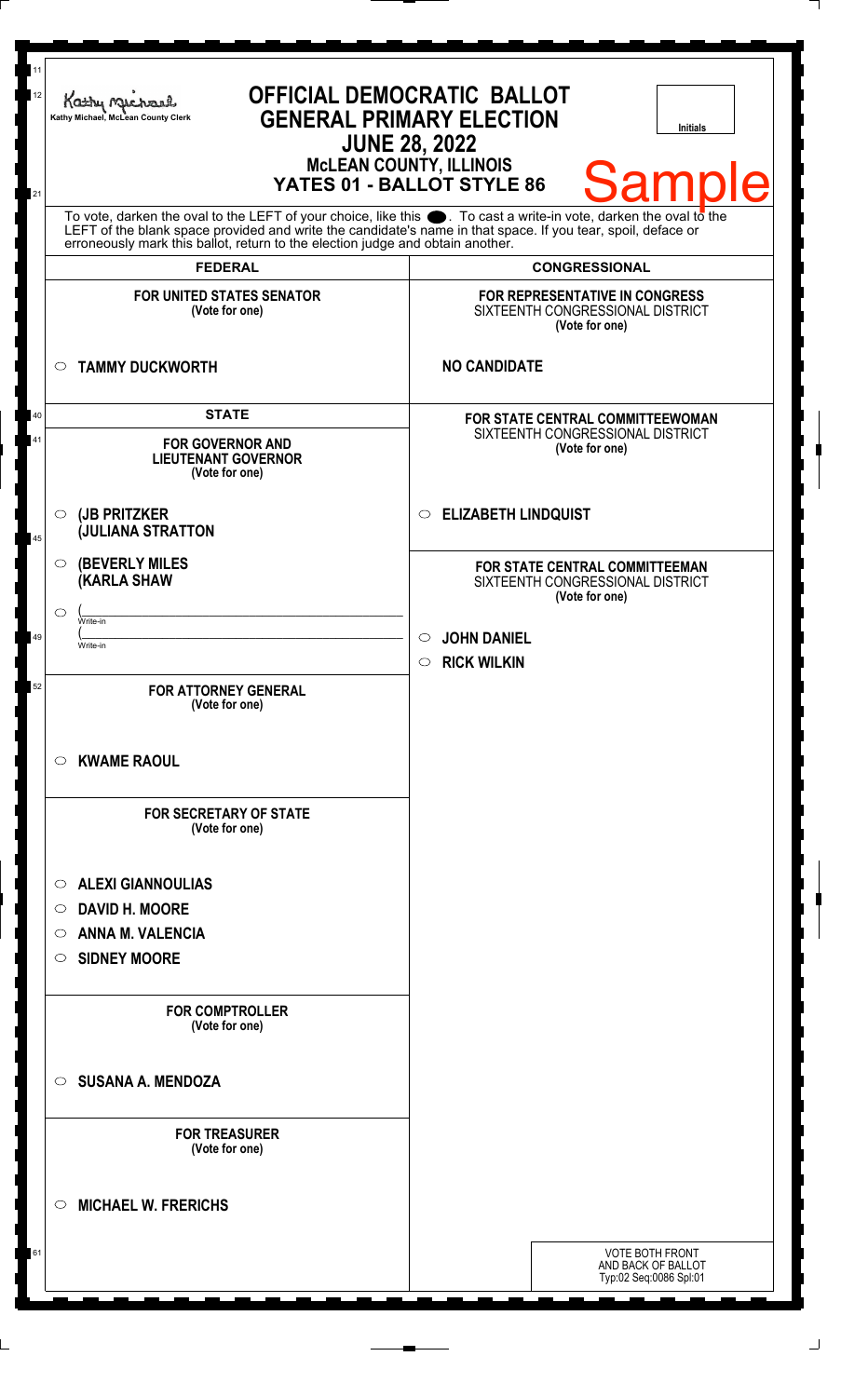|                                                                                                                                   | <b>OFFICIAL DEMOCRATIC BALLOT - GENERAL PRIMARY ELECTION - JUNE 28, 2022</b>                                                                               |  |
|-----------------------------------------------------------------------------------------------------------------------------------|------------------------------------------------------------------------------------------------------------------------------------------------------------|--|
| <b>LEGISLATIVE</b>                                                                                                                | <b>JUDICIAL</b>                                                                                                                                            |  |
| <b>FOR STATE SENATOR</b><br>FIFTY-THIRD LEGISLATIVE DISTRICT<br>(Vote for one)                                                    | FOR JUDGE OF THE CIRCUIT COURT<br>ELEVENTH JUDICIAL CIRCUIT<br>(To fill the vacancy of the Hon. Scott Drazewski)<br>(Vote for one)                         |  |
| <b>NO CANDIDATE</b>                                                                                                               | <b>NO CANDIDATE</b><br>FOR JUDGE OF THE CIRCUIT COURT<br>ELEVENTH JUDICIAL CIRCUIT<br>(To fill the vacancy of the Hon. Paul G. Lawrence)<br>(Vote for one) |  |
| <b>REPRESENTATIVE</b>                                                                                                             |                                                                                                                                                            |  |
| <b>FOR REPRESENTATIVE</b><br>IN THE GENERAL ASSEMBLY<br>ONE HUNDRED AND SIXTH<br><b>REPRESENTATIVE DISTRICT</b><br>(Vote for one) |                                                                                                                                                            |  |
| <b>NO CANDIDATE</b>                                                                                                               | <b>NO CANDIDATE</b>                                                                                                                                        |  |
| <b>COUNTY</b>                                                                                                                     | <b>PRECINCT</b>                                                                                                                                            |  |
| <b>FOR COUNTY CLERK</b><br>(Vote for one)                                                                                         | FOR PRECINCT COMMITTEEPERSON<br>YATES 01<br>(Vote for one)                                                                                                 |  |
| ○ LAURA McBURNEY                                                                                                                  | <b>NO CANDIDATE</b>                                                                                                                                        |  |
| <b>FOR COUNTY TREASURER</b><br>(Vote for one)                                                                                     |                                                                                                                                                            |  |
| <b>NO CANDIDATE</b>                                                                                                               |                                                                                                                                                            |  |
| <b>FOR COUNTY SHERIFF</b><br>(Vote for one)                                                                                       |                                                                                                                                                            |  |
| <b>NO CANDIDATE</b>                                                                                                               |                                                                                                                                                            |  |
| <b>REGIONAL OFFICE</b><br>OF EDUCATION                                                                                            |                                                                                                                                                            |  |
| FOR REGIONAL SUPERINTENDENT OF SCHOOLS<br>(DeWITT, LIVINGSTON, LOGAN AND McLEAN COUNTIES)<br>(Vote for one)                       |                                                                                                                                                            |  |
| <b>NO CANDIDATE</b>                                                                                                               |                                                                                                                                                            |  |
| <b>COUNTY BOARD</b>                                                                                                               |                                                                                                                                                            |  |
| <b>FOR COUNTY BOARD MEMBER</b><br><b>COUNTY BOARD DISTRICT 1</b><br>(Vote for not more than two)                                  |                                                                                                                                                            |  |
| <b>JANIS B. HOLLINS</b><br>$\circ$                                                                                                |                                                                                                                                                            |  |
| <b>MARCIA S. BEAMAN</b><br>$\circ$                                                                                                |                                                                                                                                                            |  |
|                                                                                                                                   |                                                                                                                                                            |  |
|                                                                                                                                   | YOU HAVE NOW                                                                                                                                               |  |
|                                                                                                                                   | <b>COMPLETED VOTING</b>                                                                                                                                    |  |
|                                                                                                                                   | <b>VOTE BOTH FRONT</b><br>AND BACK OF BALLOT<br>Typ:02 Seq:0086 Spl:01                                                                                     |  |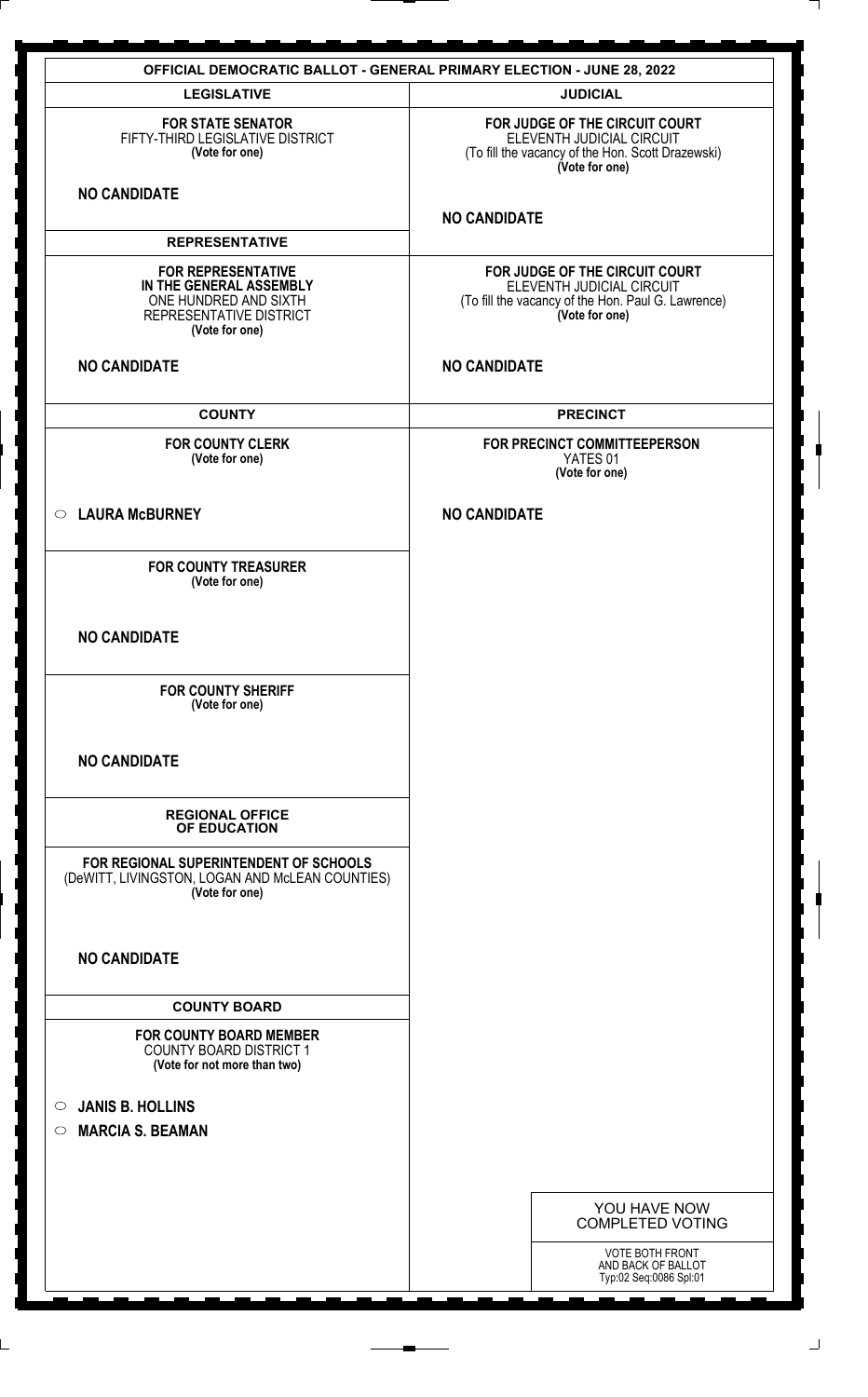| 11<br>12 | Kathy My                                                                                                                                                                                                                                                                                                               | <b>OFFICIAL DEMOCRATIC BALLOT</b>                                                                            |
|----------|------------------------------------------------------------------------------------------------------------------------------------------------------------------------------------------------------------------------------------------------------------------------------------------------------------------------|--------------------------------------------------------------------------------------------------------------|
|          | Kathy Michael, McLean County Clerk                                                                                                                                                                                                                                                                                     | <b>GENERAL PRIMARY ELECTION</b><br><b>Initials</b><br><b>JUNE 28, 2022</b><br><b>MCLEAN COUNTY, ILLINOIS</b> |
| 21       |                                                                                                                                                                                                                                                                                                                        | <b>Sample</b><br>YATES 01 - BALLOT STYLE 87                                                                  |
|          | To vote, darken the oval to the LEFT of your choice, like this $\bullet$ . To cast a write-in vote, darken the oval to the LEFT of the blank space provided and write the candidate's name in that space. If you tear, spoil, deface<br>erroneously mark this ballot, return to the election judge and obtain another. |                                                                                                              |
|          | <b>FEDERAL</b>                                                                                                                                                                                                                                                                                                         | <b>CONGRESSIONAL</b>                                                                                         |
|          | <b>FOR UNITED STATES SENATOR</b><br>(Vote for one)                                                                                                                                                                                                                                                                     | FOR REPRESENTATIVE IN CONGRESS<br>SIXTEENTH CONGRESSIONAL DISTRICT<br>(Vote for one)                         |
|          | <b>TAMMY DUCKWORTH</b><br>$\circ$                                                                                                                                                                                                                                                                                      | <b>NO CANDIDATE</b>                                                                                          |
| 40       | <b>STATE</b>                                                                                                                                                                                                                                                                                                           | FOR STATE CENTRAL COMMITTEEWOMAN                                                                             |
| 41       | <b>FOR GOVERNOR AND</b><br><b>LIEUTENANT GOVERNOR</b><br>(Vote for one)                                                                                                                                                                                                                                                | SIXTEENTH CONGRESSIONAL DISTRICT<br>(Vote for one)                                                           |
| 45       | $\circ$ (JB PRITZKER<br><b>JULIANA STRATTON</b>                                                                                                                                                                                                                                                                        | <b>ELIZABETH LINDQUIST</b><br>$\circ$                                                                        |
|          | <b>(BEVERLY MILES)</b><br>$\circ$<br><b>KARLA SHAW</b>                                                                                                                                                                                                                                                                 | <b>FOR STATE CENTRAL COMMITTEEMAN</b><br>SIXTEENTH CONGRESSIONAL DISTRICT<br>(Vote for one)                  |
| 49       | $\circlearrowright$<br>Write-in                                                                                                                                                                                                                                                                                        | $\circ$<br><b>JOHN DANIEL</b>                                                                                |
|          | Write-in                                                                                                                                                                                                                                                                                                               | <b>RICK WILKIN</b><br>$\circ$                                                                                |
| 53       | <b>FOR ATTORNEY GENERAL</b><br>(Vote for one)                                                                                                                                                                                                                                                                          |                                                                                                              |
|          | <b>KWAME RAOUL</b><br>$\circ$                                                                                                                                                                                                                                                                                          |                                                                                                              |
|          | <b>FOR SECRETARY OF STATE</b><br>(Vote for one)                                                                                                                                                                                                                                                                        |                                                                                                              |
|          | <b>ALEXI GIANNOULIAS</b><br>$\circ$                                                                                                                                                                                                                                                                                    |                                                                                                              |
|          | <b>DAVID H. MOORE</b><br>$\circ$                                                                                                                                                                                                                                                                                       |                                                                                                              |
|          | <b>ANNA M. VALENCIA</b><br>$\circ$                                                                                                                                                                                                                                                                                     |                                                                                                              |
|          | <b>SIDNEY MOORE</b><br>$\circ$                                                                                                                                                                                                                                                                                         |                                                                                                              |
|          | <b>FOR COMPTROLLER</b><br>(Vote for one)                                                                                                                                                                                                                                                                               |                                                                                                              |
|          | <b>SUSANA A. MENDOZA</b><br>$\circ$                                                                                                                                                                                                                                                                                    |                                                                                                              |
|          | <b>FOR TREASURER</b><br>(Vote for one)                                                                                                                                                                                                                                                                                 |                                                                                                              |
|          | <b>MICHAEL W. FRERICHS</b><br>$\circlearrowright$                                                                                                                                                                                                                                                                      |                                                                                                              |
| 61       |                                                                                                                                                                                                                                                                                                                        | <b>VOTE BOTH FRONT</b><br>AND BACK OF BALLOT<br>Typ:02 Seq:0087 Spl:01                                       |

 $\Box$